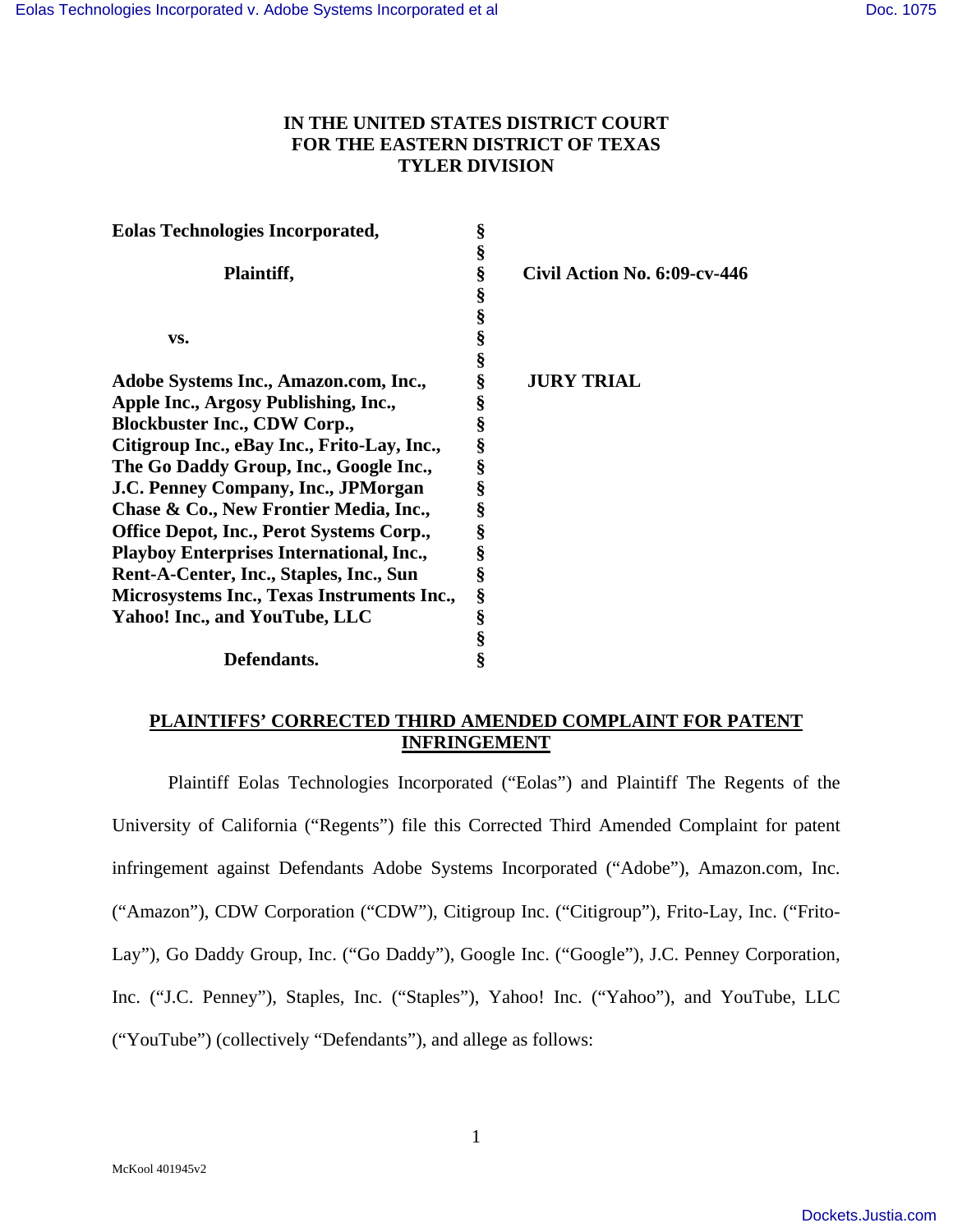#### **I. PARTIES**

1. Plaintiff Eolas is a corporation organized and existing under the laws of Texas, with its principal place of business at 313 East Charnwood Street, Tyler, Texas 75701. Eolas conducts leading-edge research and development to create innovative technologies in the areas of interactive embedded and distributed applications, systems, data analysis, visualization, collaboration and networking. During the past 15 years, Eolas' innovations have enabled corporations around the world to enhance their products and improve their customers' website experiences by enabling browsers, in conjunction with servers, to act as platforms for fully interactive embedded applications. This advanced technology provides rich interactive online experiences for Web users worldwide.

2. At all times herein mentioned, Plaintiff Regents was charged by state law with the duty of administering the University of California as a public trust, pursuant to Article IX § 9 of the California Constitution.

3. Upon information and belief, Adobe is, and at all relevant times mentioned herein was, a corporation organized and existing under the laws of the State of Delaware, with its principal place of business at 345 Park Avenue, San Jose, California 95110-2704. Adobe may be served with process by serving its registered agent, Corporation Service Company d/b/a CSC, 701 Brazos Street, Suite 1050, Austin, Texas 78701-3232.

4. Upon information and belief, Amazon is, and at all relevant times mentioned herein was, a corporation organized and existing under the laws of the State of Delaware, with its principal place of business at 1200 12<sup>th</sup> Avenue South, Suite 1200, Seattle, Washington 98144-2734. Amazon may be served with process by serving its registered agent, Corporation Service Company d/b/a CSC, 6500 Harbour Heights Parkway, Mukilteo, Washington 98275.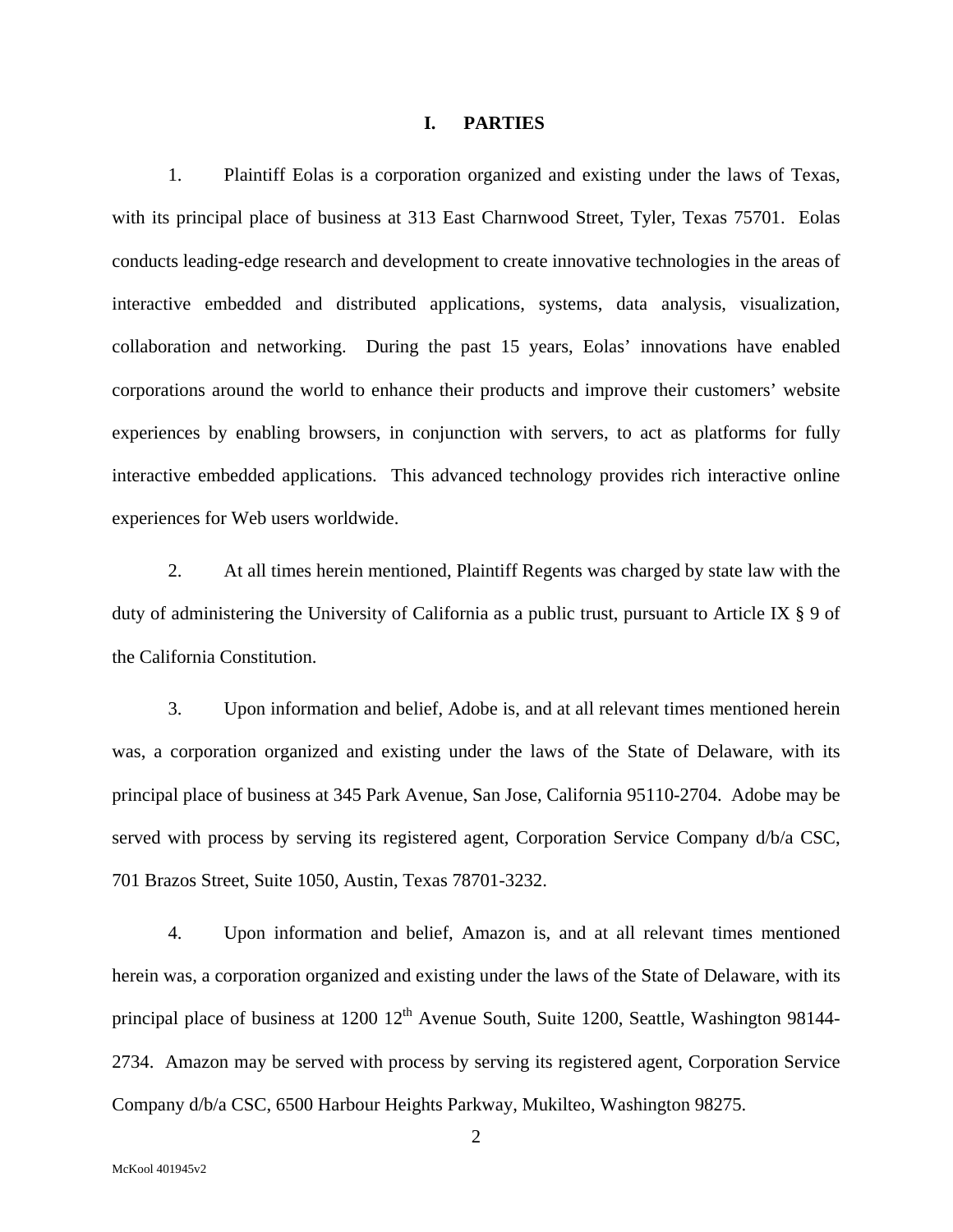5. Upon information and belief, CDW is, and at all relevant times mentioned herein was, a corporation organized and existing under the laws of the State of Illinois, with its principal place of business at 200 North Milwaukee Avenue, Vernon Hills, Illinois 60061. CDW may be served with process by serving its registered agent, Corporation Service Company d/b/a CSC, 2730 Gateway Oaks Drive, Suite 100, Sacramento, California 95833-3503.

6. Upon information and belief, Citigroup is, and at all relevant times mentioned herein was, a corporation organized and existing under the laws of the State of Delaware, with its principal place of business at 399 Park Avenue, New York, New York 10043. Citigroup may be served with process by serving its registered agent, CT Corporation System, 350 North Saint Paul Street, Dallas, Texas 75201-4240.

7. Upon information and belief, Frito-Lay is, and at all relevant times mentioned herein was, a corporation organized and existing under the laws of the State of Delaware, with its principal place of business at 7701 Legacy Drive, Plano, Texas 75024-4002. On information and belief, Frito-Lay is a subsidiary of PepsiCo Inc. with its principal place of business at 700 Anderson Hill Road, Purchase, New York 10577-1401. Frito-Lay may be served with process by serving its registered agent, CT Corporation System, 350 North Saint Paul Street, Dallas, Texas 75201-4240.

8. Upon information and belief, Go Daddy is, and at all relevant times mentioned herein was, a corporation organized and existing under the laws of the State of Arizona, with its principal place of business at 14455 North Hayden Road, Suite 226, Scottsdale, Arizona 85260. Go Daddy may be served with process by serving its registered agent, Barb Rechterman, 14455 North Hayden Road, Suite 219, Scottsdale, Arizona 85260-6993.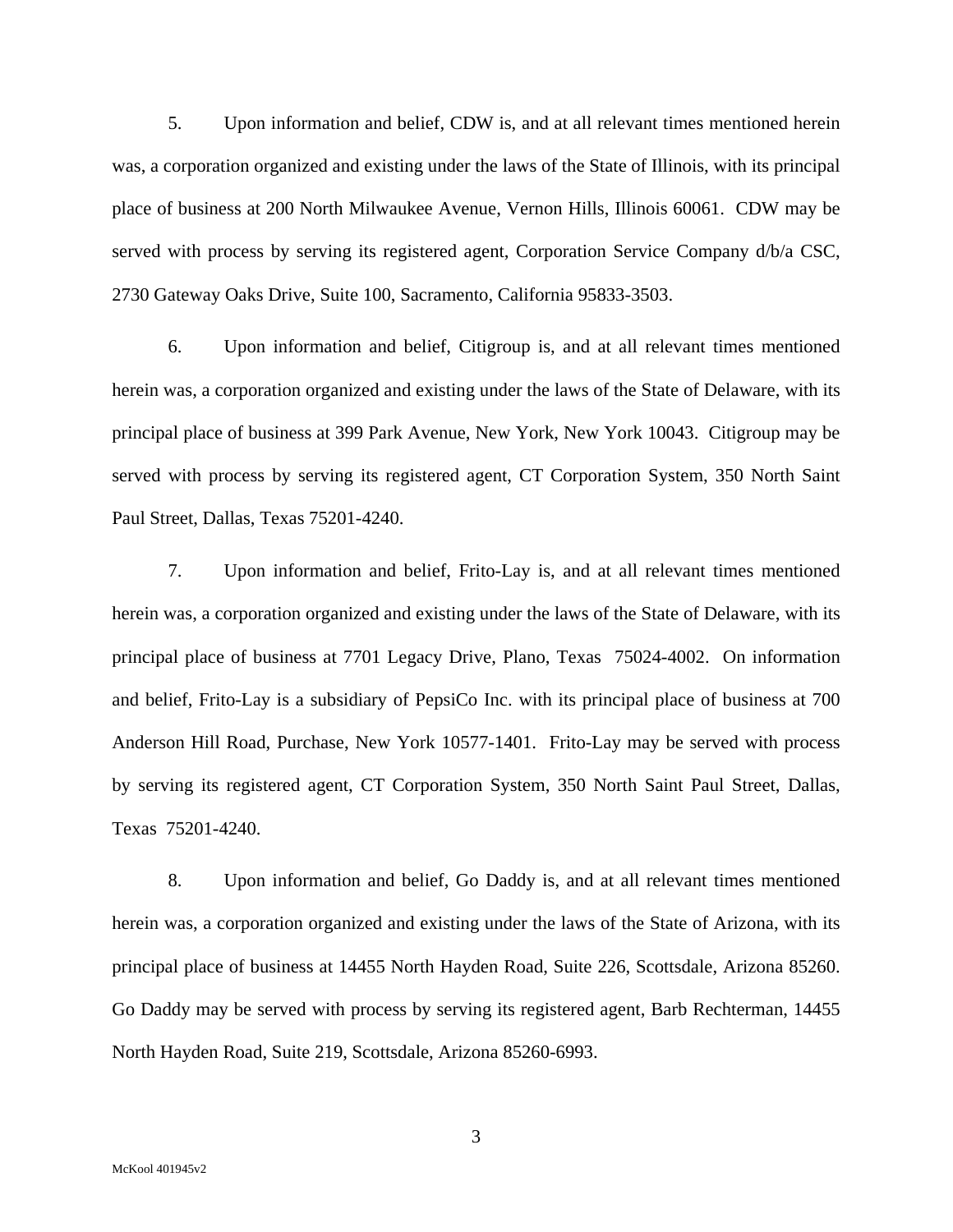9. Upon information and belief, Google is, and at all relevant times mentioned herein, was a corporation organized and existing under the laws of the State of Delaware, with its principal place of business at 1600 Amphitheatre Parkway, Mountain View, California 94043. Google may be served with process by serving its registered agent, Corporation Service Company d/b/a CSC, 701 Brazos Street, Suite 1050, Austin, Texas 78701-3232.

10. Upon information and belief, J.C. Penney is, and at all relevant times mentioned herein was, a corporation organized and existing under the laws of the State of Delaware, with its principal place of business at 6501 Legacy Drive, Plano, Texas 75024-3612. J.C. Penney may be served with process by serving its registered agent, CT Corporation System, 350 North Saint Paul Street, Dallas, Texas 75201-4240.

11. Upon information and belief, Staples is, and at all relevant times mentioned herein was, a corporation organized and existing under the laws of the State of Delaware, with its principal place of business at 500 Staples Drive, Framingham, Massachusetts 01702. Staples may be served with process by serving its registered agent, CT Corporation System, 155 Federal Street, Suite 700, Boston Massachusetts 02110-1727.

12. Upon information and belief, Yahoo is, and at all relevant times mentioned herein was, a corporation organized and existing under the laws of the State of Delaware, with its principal place of business at 701 1<sup>st</sup> Avenue, Sunnyvale, California 94089. Yahoo may be served with process by serving its registered agent, CT Corporation System, 818 W.  $7<sup>th</sup>$  Street, Los Angeles, California 90017-3407.

13. Upon information and belief, YouTube, LLC is, and at all relevant times mentioned herein was, a corporation organized and existing under the laws of the State of Delaware, with its principal place of business at 1600 Amphitheatre Parkway, Mountain View,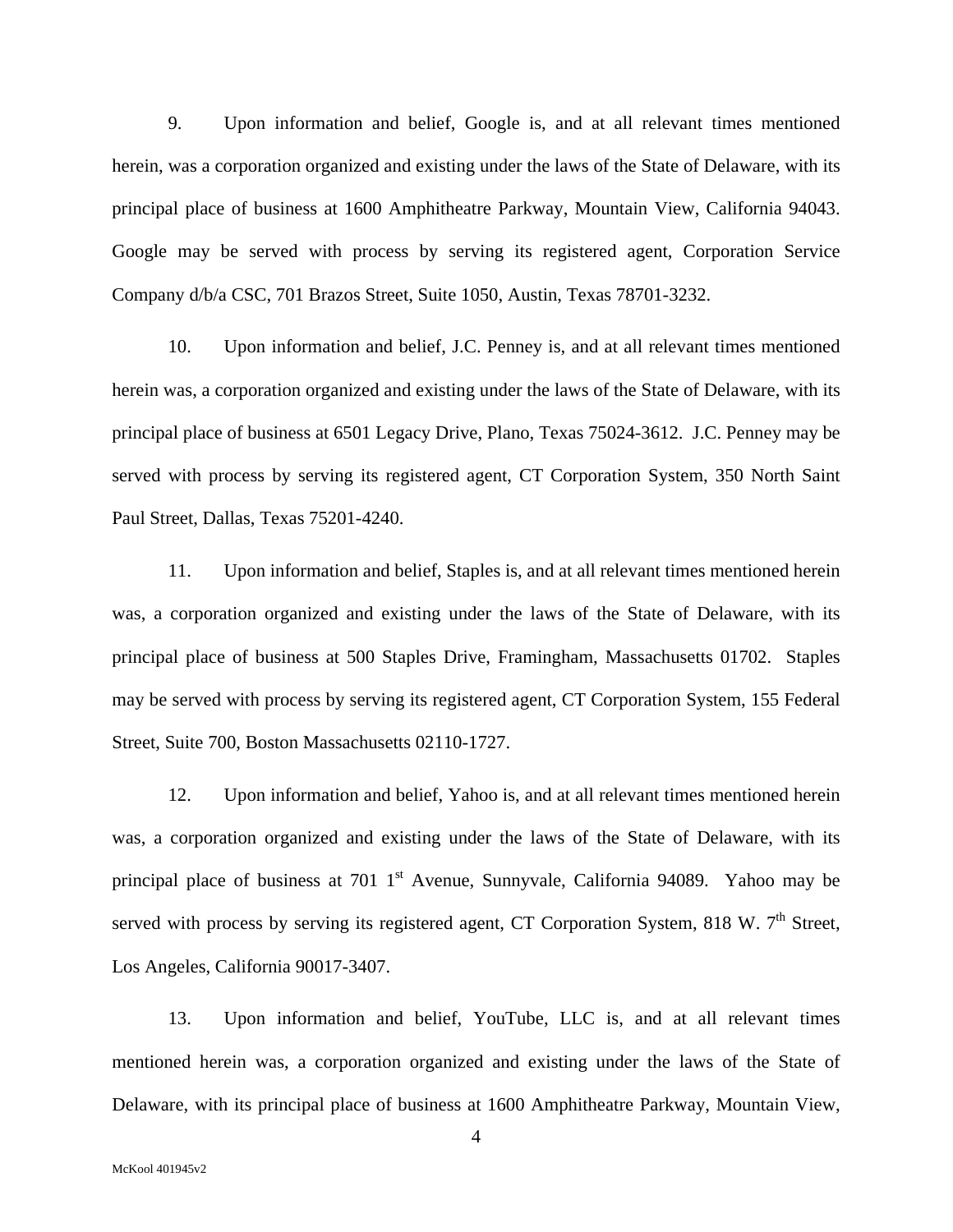California 94043-1351. YouTube, LLC may be served with process by serving its registered agent, Corporation Service Company d/b/a CSC, 2730 Gateway Oaks Drive Suite 100, Sacramento, CA 95833.

#### **II. JURISDICTION AND VENUE**

14. Plaintiffs repeat and re-allege the allegations in Paragraphs 1–23 as though fully set forth in their entirety.

15. This action arises under the patent laws of the United States, Title 35, United States Code § 1, *et seq*. This Court has exclusive subject matter jurisdiction over this case for patent infringement under 28 U.S.C. §§ 1331 and 1338(a).

16. Personal jurisdiction exists generally over each of the Defendants because each has sufficient minimum contacts with the forum as a result of business conducted within the State of Texas and within the Eastern District of Texas. Personal jurisdiction also exists specifically over each of the Defendants because each, directly or through subsidiaries or intermediaries, makes, uses, offers for sale, sells, imports, advertises, makes available and/or markets products and services within the State of Texas, and more particularly, within the Eastern District of Texas, that infringe the patents-in-suit, as described more particularly below.

17. Venue is proper in the Eastern District of Texas under 28 U.S.C. §§ 1391(b)–(c) and 1400(b).

## **III. PATENT INFRINGEMENT**

18. Plaintiffs repeat and re-allege the allegations in Paragraphs 1–17 as though fully set forth in their entirety.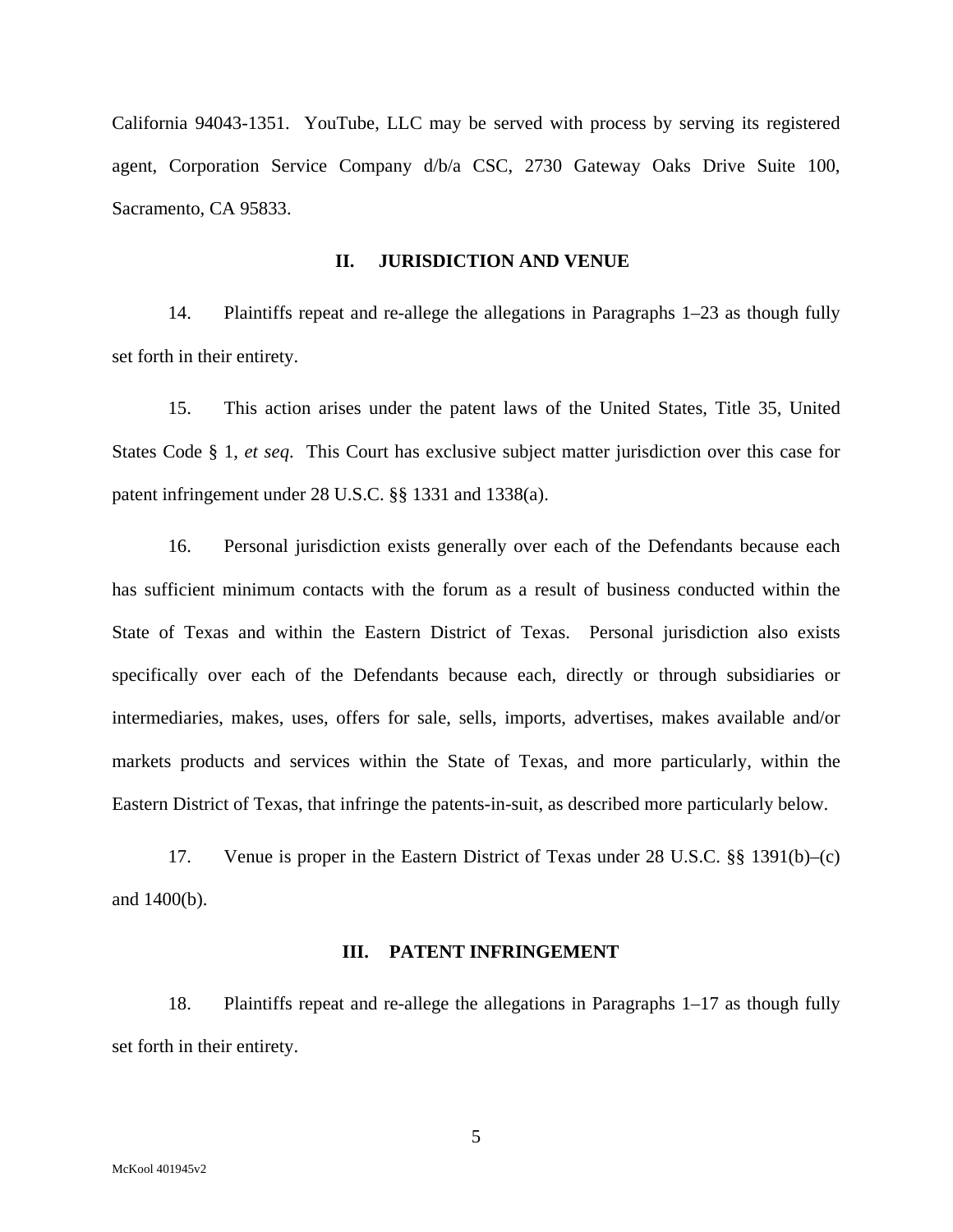19. United States Patent No. 5,838,906 ("the '906 Patent") entitled "Distributed hypermedia method for automatically invoking external application providing interaction and display of embedded objects within a hypermedia document," and United States Patent No. 7,599,985 ("the '985 Patent") entitled "Distributed hypermedia method and system for automatically invoking external application providing interaction and display of embedded objects within a hypermedia document" were duly and legally issued by the United States Patent and Trademark Office on November 17, 1998 ('906 Patent) and October 6, 2009 ('985 Patent) after full and fair examination and are owned by assignment by The Regents. The United States Patent and Trademark Office, after initially issuing the '906 Patent, has affirmed its validity on two separate occasions, most recently in February 2009. The '906 Patent and the '985 Patent may be collectively referred to hereafter as "the patents".

20. Eolas has an exclusive license to the patents that includes, without limitation, the following: (a) all exclusionary rights under the patents, including, but not limited to, (i) the exclusive right to exclude others from making, using, offering for sale, or selling products embodying the patented inventions throughout the United States or importing such products into the United States, and (ii) the exclusive right to exclude others from using and otherwise practicing methods embodying the patented inventions throughout the United States; and (b) the exclusive right to sue and seek damages for infringement of any of the exclusionary rights identified above.

21. On information and belief, Adobe has directly and/or indirectly infringed (by inducement and/or contributory infringement), and is continuing to infringe, directly and/or indirectly, the '906 Patent and/or the '985 Patent in this District or otherwise within the United States by making, using, selling, offering to sell, and/or importing in or into the United States,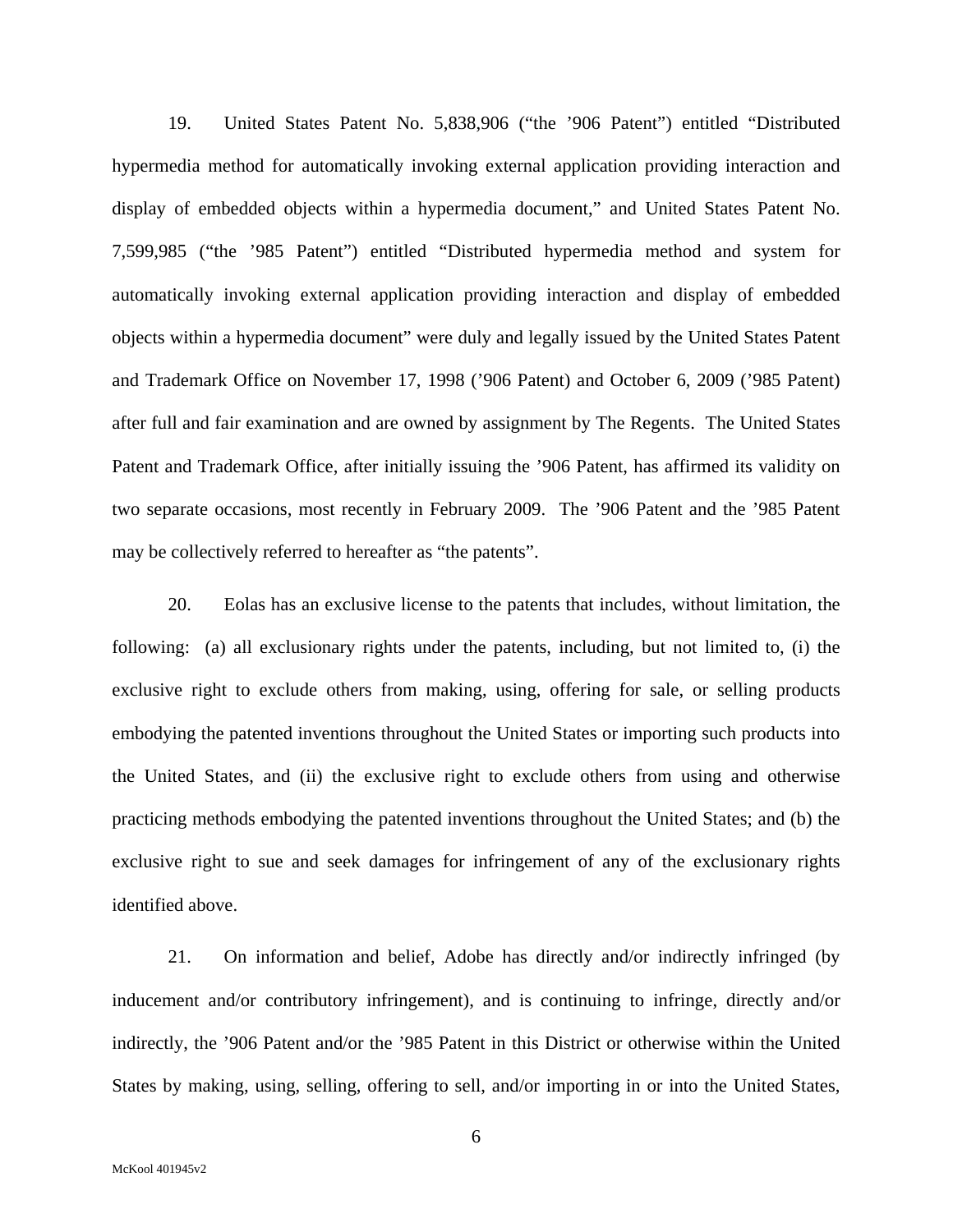without authority: (i) web pages and content to be interactively presented in browsers, including, without limitation, the web pages and content accessible via www.adobe.com and tv.adobe.com and maintained on servers located in and/or accessible from the United States under the control of Adobe; (ii) software, including, without limitation, software that allows content to be interactively presented in and/or served to browsers, including, without limitation, Flash and Shockwave; and/or (iii) computer equipment, including, without limitation, computer equipment that stores, serves, and/or runs any of the foregoing.

 Adobe indirectly infringes one or more claims of the '906 Patent and/or the '985 Patent by active inducement under 35 U.S.C. § 271(b). Adobe has induced and continues to induce users of the web pages, software, and computer equipment identified above to directly infringe one or more claims of the '906 Patent and/or the '985 Patent. Adobe indirectly infringes one or more claims of the '906 Patent and/or the '985 Patent by contributory infringement under 35 U.S.C. § 271(c). By providing the web pages, software, and computer equipment identified above, Adobe contributes to the direct infringement of users of said web pages, software, and computer equipment.

22. On information and belief, Amazon has directly and/or indirectly infringed (by inducement and/or contributory infringement), and is continuing to infringe, directly and/or indirectly, the '906 Patent and/or the '985 Patent in this District or otherwise within the United States by making, using, selling, offering to sell, and/or importing in or into the United States, without authority: (i) web pages and content to be interactively presented in browsers, including, without limitation, the web pages and content accessible via www.amazon.com and maintained on servers located in and/or accessible from the United States under the control of Amazon; (ii) software, including, without limitation, software that allows content to be interactively presented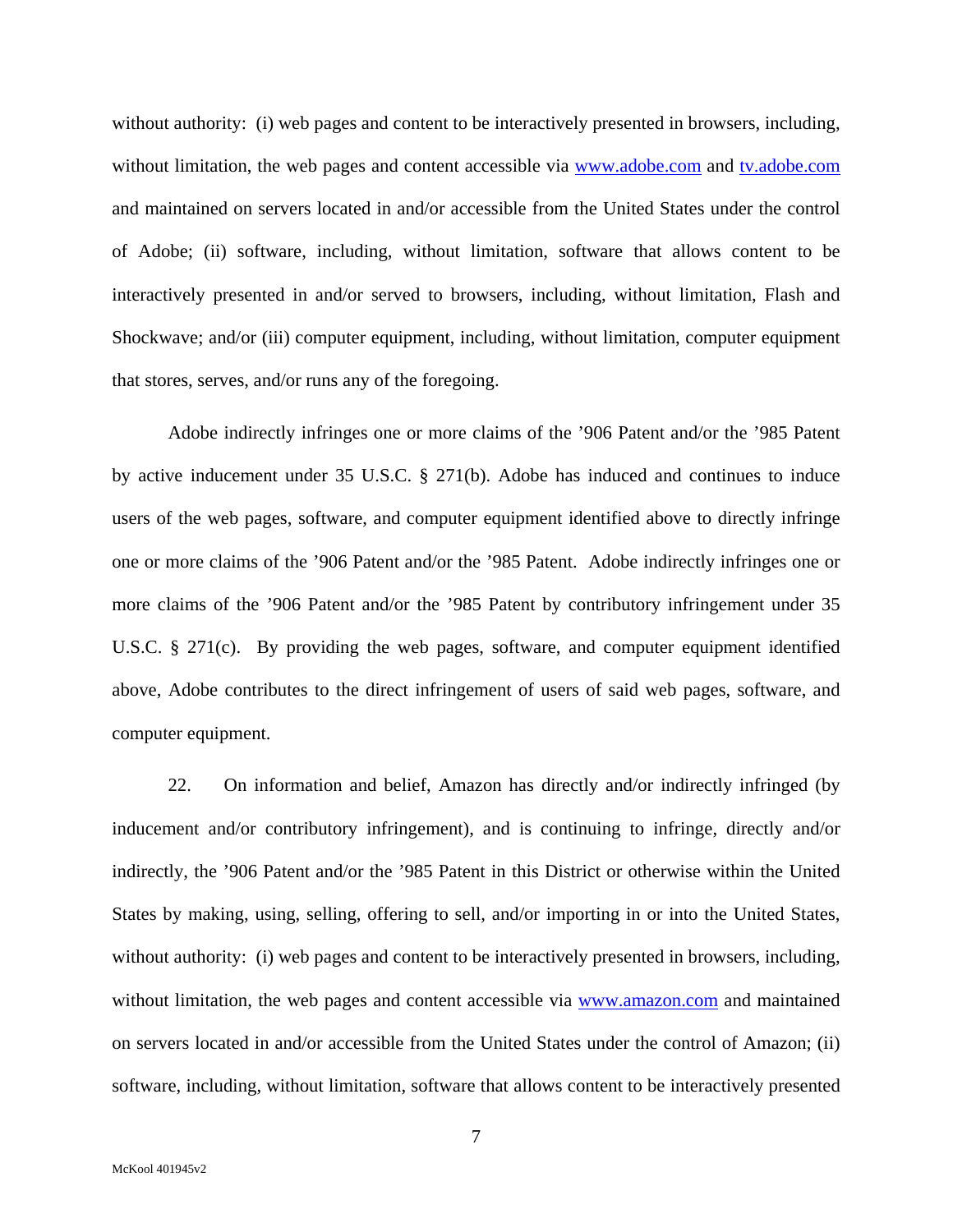in and/or served to browsers; and/or (iii) computer equipment, including, without limitation, computer equipment that stores, serves, and/or runs any of the foregoing.

 Amazon indirectly infringes one or more claims of the '906 Patent and/or the '985 Patent by active inducement under 35 U.S.C. § 271(b). Amazon has induced and continues to induce users of the web pages, software, and computer equipment identified above to directly infringe one or more claims of the '906 Patent and/or the '985 Patent. Amazon indirectly infringes one or more claims of the '906 Patent and/or the '985 Patent by contributory infringement under 35 U.S.C. § 271(c). By providing the web pages, software, and computer equipment identified above, Amazon contributes to the direct infringement of users of said web pages, software, and computer equipment.

23. On information and belief, CDW has directly and/or indirectly infringed (by inducement and/or contributory infringement), and is continuing to infringe, directly and/or indirectly, the '906 Patent and/or the '985 Patent in this District or otherwise within the United States by making, using, selling, offering to sell, and/or importing in or into the United States, without authority: (i) web pages and content to be interactively presented in browsers, including, without limitation, the web pages and content accessible via www.cdw.com and maintained on servers located in and/or accessible from the United States under the control of CDW; (ii) software, including, without limitation, software that allows content to be interactively presented in and/or served to browsers; and/or (iii) computer equipment, including, without limitation, computer equipment that stores, serves, and/or runs any of the foregoing.

 CDW indirectly infringes one or more claims of the '906 Patent and/or the '985 Patent by active inducement under 35 U.S.C. § 271(b). CDW has induced and continues to induce users of the web pages, software, and computer equipment identified above to directly infringe one or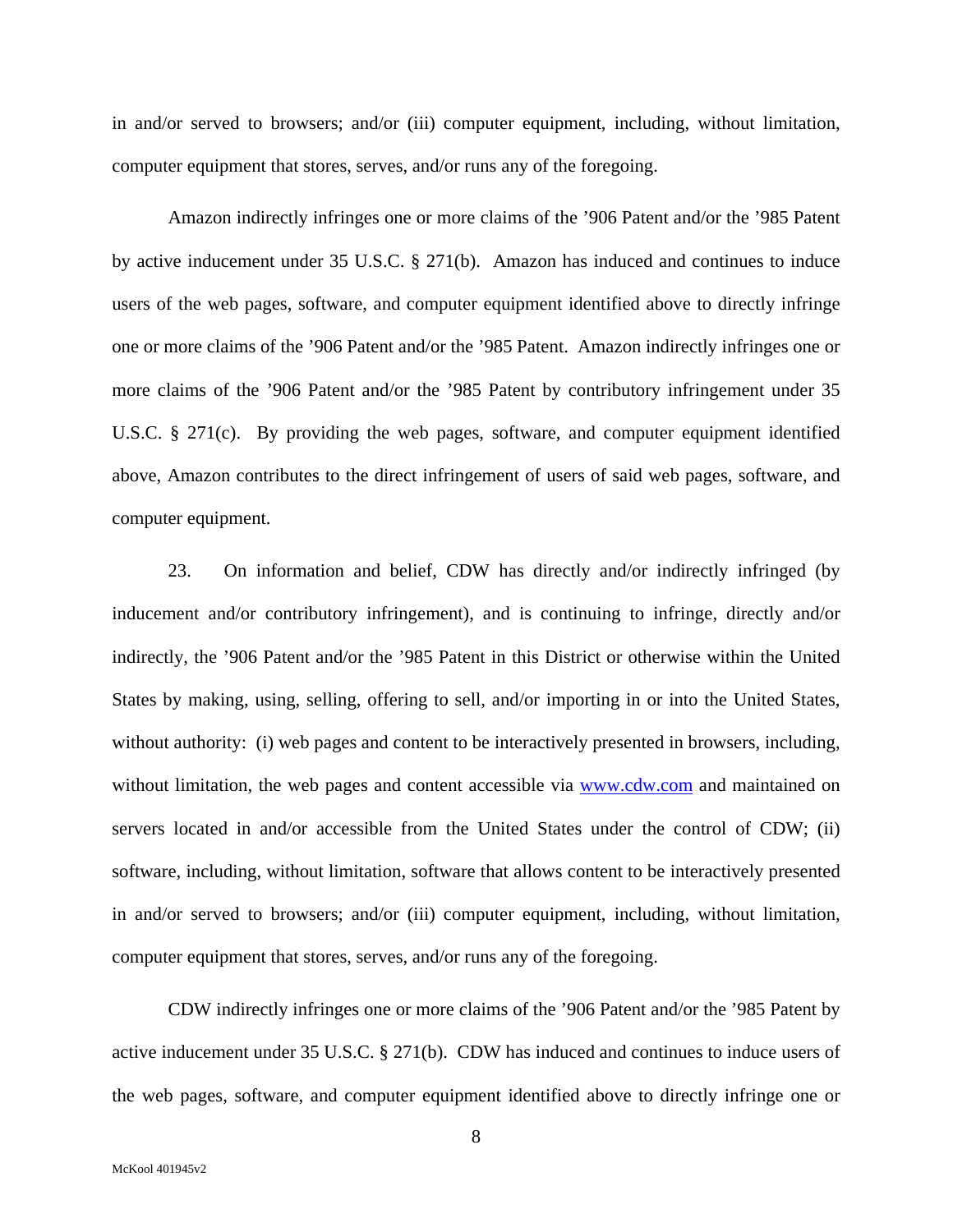more claims of the '906 Patent and/or the '985 Patent. CDW indirectly infringes one or more claims of the '906 Patent and/or the '985 Patent by contributory infringement under 35 U.S.C. § 271(c). By providing the web pages, software, and computer equipment identified above, CDW contributes to the direct infringement of users of said web pages, software, and computer equipment.

24. On information and belief, Citigroup has directly and/or indirectly infringed (by inducement and/or contributory infringement), and is continuing to infringe, directly and/or indirectly, the '906 Patent and/or the '985 Patent in this District or otherwise within the United States by making, using, selling, offering to sell, and/or importing in or into the United States, without authority: (i) web pages and content to be interactively presented in browsers, including, without limitation, the web pages and content accessible via www.citigroup.com and maintained on servers located in and/or accessible from the United States under the control of Citigroup; (ii) software, including, without limitation, software that allows content to be interactively presented in and/or served to browsers; and/or (iii) computer equipment, including, without limitation, computer equipment that stores, serves, and/or runs any of the foregoing.

 Citigroup indirectly infringes one or more claims of the '906 Patent and/or the '985 Patent by active inducement under 35 U.S.C. § 271(b). Citigroup has induced and continues to induce users of the web pages, software, and computer equipment identified above to directly infringe one or more claims of the '906 Patent and/or the '985 Patent. Citigroup indirectly infringes one or more claims of the '906 Patent and/or the '985 Patent by contributory infringement under 35 U.S.C. § 271(c). By providing the web pages, software, and computer equipment identified above, Citigroup contributes to the direct infringement of users of said web pages, software, and computer equipment.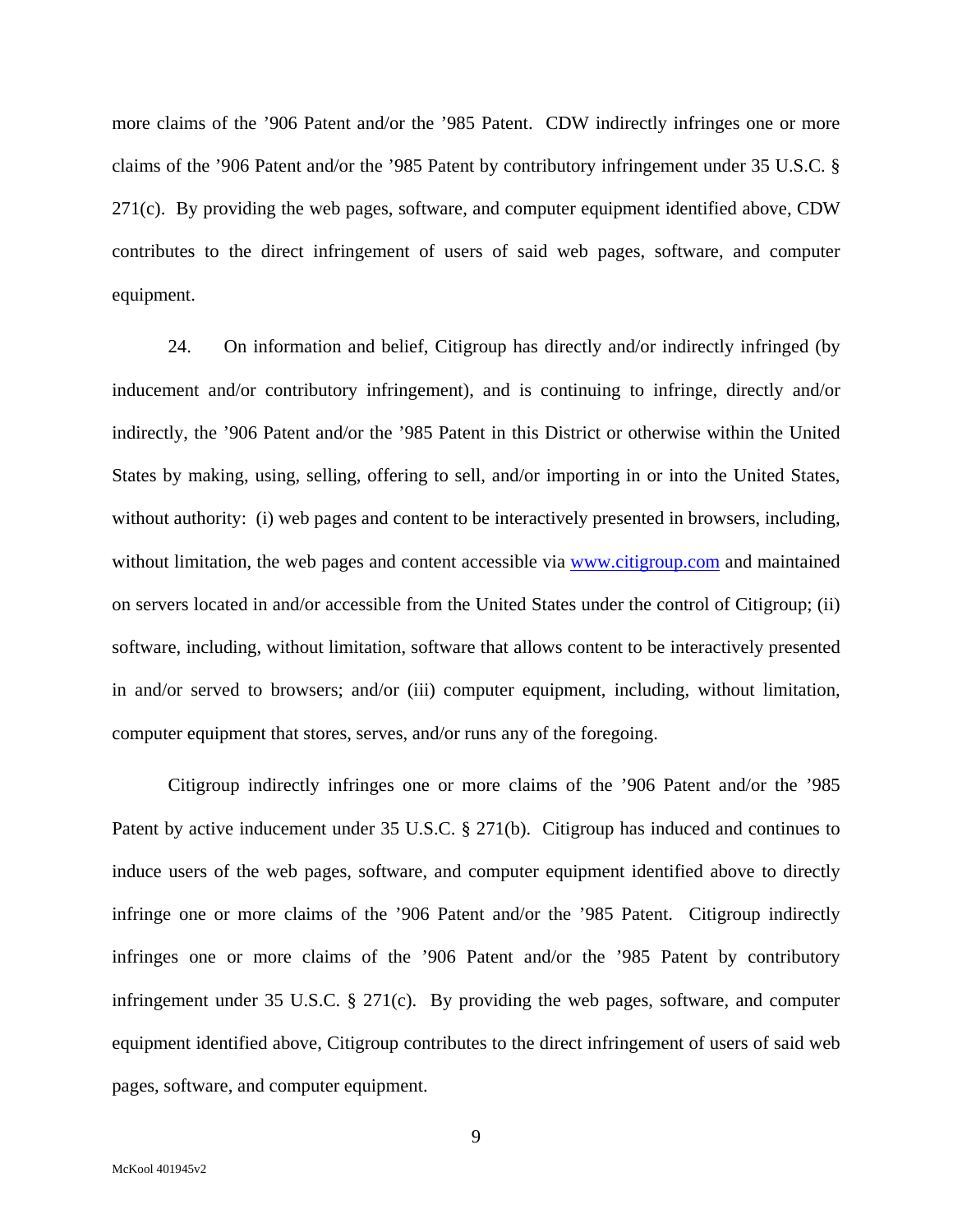25. On information and belief, Frito-Lay has directly and/or indirectly infringed (by inducement and/or contributory infringement), and is continuing to infringe, directly and/or indirectly, the '906 Patent and/or the '985 Patent in this District or otherwise within the United States by making, using, selling, offering to sell, and/or importing in or into the United States, without authority: (i) web pages and content to be interactively presented in browsers, including, without limitation, the web pages and content accessible via www.frito-lay.com and maintained on servers located in and/or accessible from the United States under the control of Frito-Lay; (ii) software, including, without limitation, software that allows content to be interactively presented in and/or served to browsers; and/or (iii) computer equipment, including, without limitation, computer equipment that stores, serves, and/or runs any of the foregoing.

 Frito-Lay indirectly infringes one or more claims of the '906 Patent and/or the '985 Patent by active inducement under 35 U.S.C. § 271(b). Frito-Lay has induced and continues to induce users of the web pages, software, and computer equipment identified above to directly infringe one or more claims of the '906 Patent and/or the '985 Patent. Frito-Lay indirectly infringes one or more claims of the '906 Patent and/or the '985 Patent by contributory infringement under 35 U.S.C. § 271(c). By providing the web pages, software, and computer equipment identified above, Frito-Lay contributes to the direct infringement of users of said web pages, software, and computer equipment.

26. On information and belief, Go Daddy has directly and/or indirectly infringed (by inducement and/or contributory infringement), and is continuing to infringe, directly and/or indirectly, the '906 Patent and/or the '985 Patent in this District or otherwise within the United States by making, using, selling, offering to sell, and/or importing in or into the United States, without authority: (i) web pages and content to be interactively presented in browsers, including,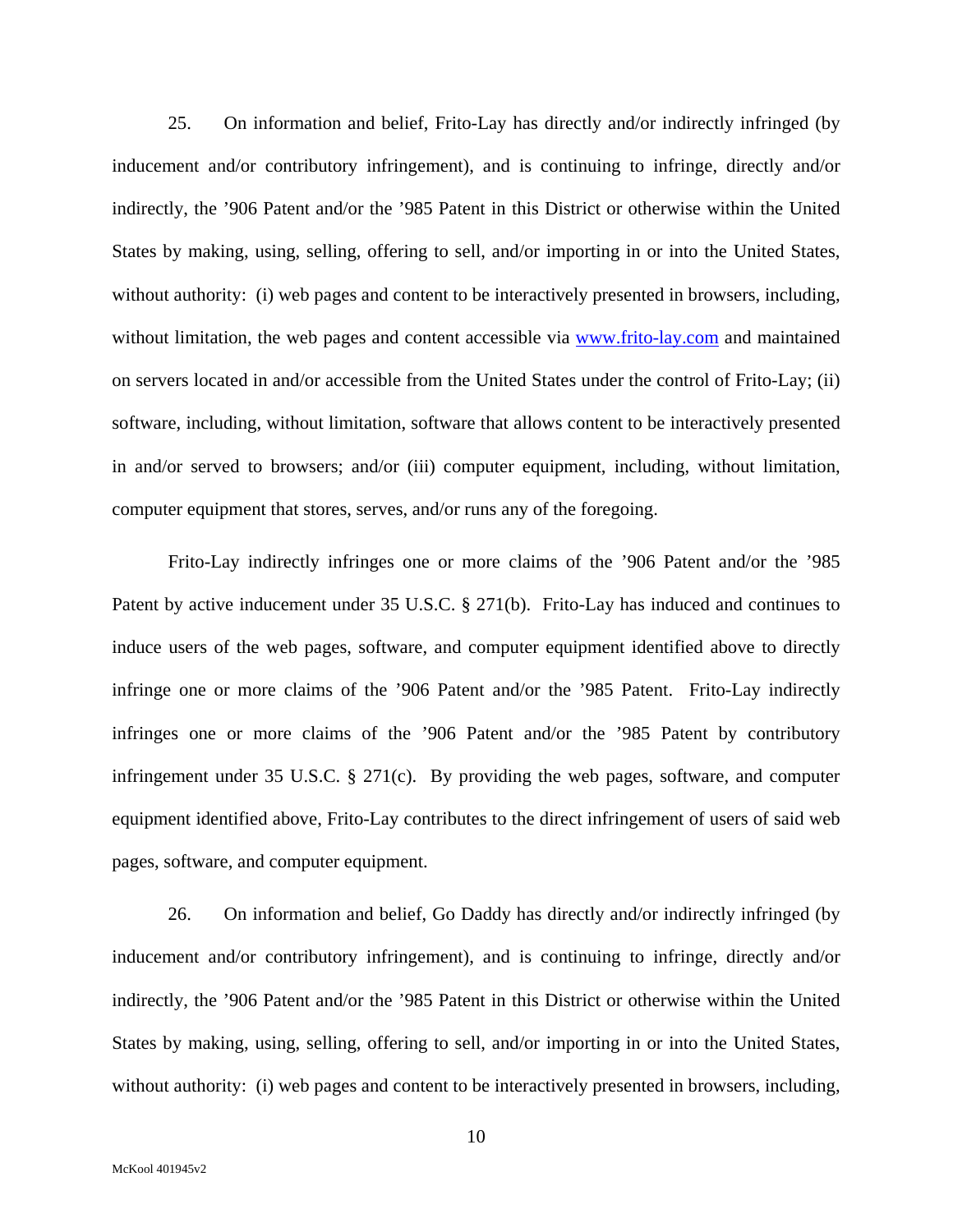without limitation, the web pages and content accessible via and maintained on servers located in and/or accessible from the United States under the control of Go Daddy; (ii) software, including, without limitation, software that allows content to be interactively presented in and/or served to browsers; and/or (iii) computer equipment, including, without limitation, computer equipment that stores, serves, and/or runs any of the foregoing.

 GoDaddy indirectly infringes one or more claims of the '906 Patent and/or the '985 Patent by active inducement under 35 U.S.C. § 271(b). GoDaddy has induced and continues to induce users of the web pages, software, and computer equipment identified above to directly infringe one or more claims of the '906 Patent and/or the '985 Patent. GoDaddy indirectly infringes one or more claims of the '906 Patent and/or the '985 Patent by contributory infringement under 35 U.S.C.  $\S$  271(c). By providing the web pages, software, and computer equipment identified above, GoDaddy contributes to the direct infringement of users of said web pages, software, and computer equipment.

27. On information and belief, Google has directly and/or indirectly infringed (by inducement and/or contributory infringement), and is continuing to infringe, directly and/or indirectly, the '906 Patent and/or the '985 Patent in this District or otherwise within the United States by making, using, selling, offering to sell, and/or importing in or into the United States, without authority: (i) web pages and content to be interactively presented in browsers, including, without limitation, the web pages and content accessible via www.google.com and maintained on servers located in and/or accessible from the United States under the control of Google; (ii) software, including, without limitation, browser software and software that allows content to be interactively presented in and/or served to browsers, including, without limitation, Chrome for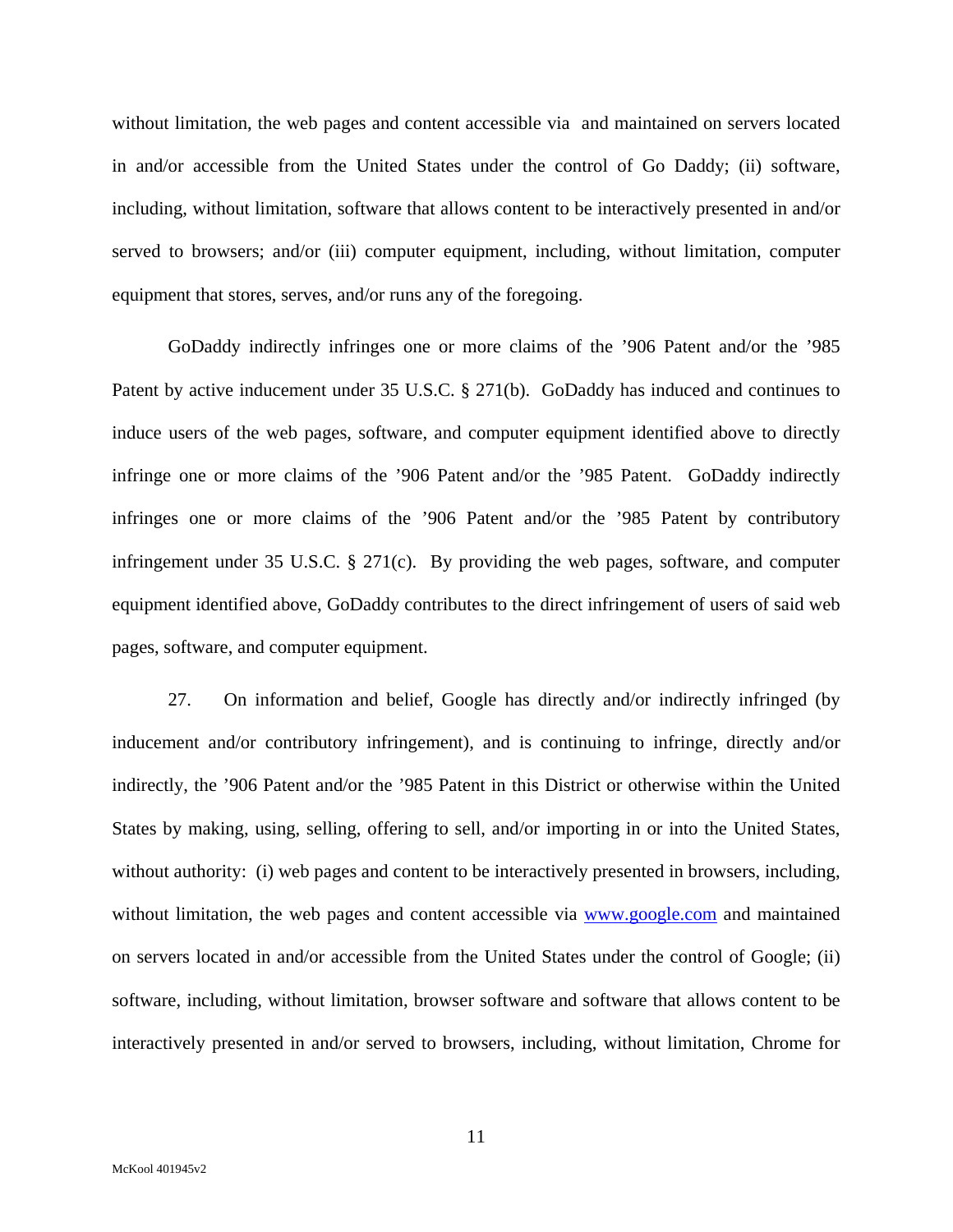Windows and Chrome for the Mac; and/or (iii) computer equipment, including, without limitation, computer equipment that stores, serves, and/or runs any of the foregoing.

 Google indirectly infringes one or more claims of the '906 Patent and/or the '985 Patent by active inducement under 35 U.S.C. § 271(b). Google has induced and continues to induce users of the web pages, software, and computer equipment identified above to directly infringe one or more claims of the '906 Patent and/or the '985 Patent. Google indirectly infringes one or more claims of the '906 Patent and/or the '985 Patent by contributory infringement under 35 U.S.C. § 271(c). By providing the web pages, software, and computer equipment identified above, Google contributes to the direct infringement of users of said web pages, software, and computer equipment.

28. On information and belief, J.C. Penney has directly and/or indirectly infringed (by inducement and/or contributory infringement), and is continuing to infringe, directly and/or indirectly, the '906 Patent and/or the '985 Patent in this District or otherwise within the United States by making, using, selling, offering to sell, and/or importing in or into the United States, without authority: (i) web pages and content to be interactively presented in browsers, including, without limitation, the web pages and content accessible via www.jcpenneybrands.com and maintained on servers located in and/or accessible from the United States under the control of J.C. Penney; (ii) software, including, without limitation, software that allows content to be interactively presented in and/or served to browsers; and/or (iii) computer equipment, including, without limitation, computer equipment that stores, serves, and/or runs any of the foregoing.

 J.C. Penney indirectly infringes one or more claims of the '906 Patent and/or the '985 Patent by active inducement under 35 U.S.C. § 271(b). J.C. Penney has induced and continues to induce users of the web pages, software, and computer equipment identified above to directly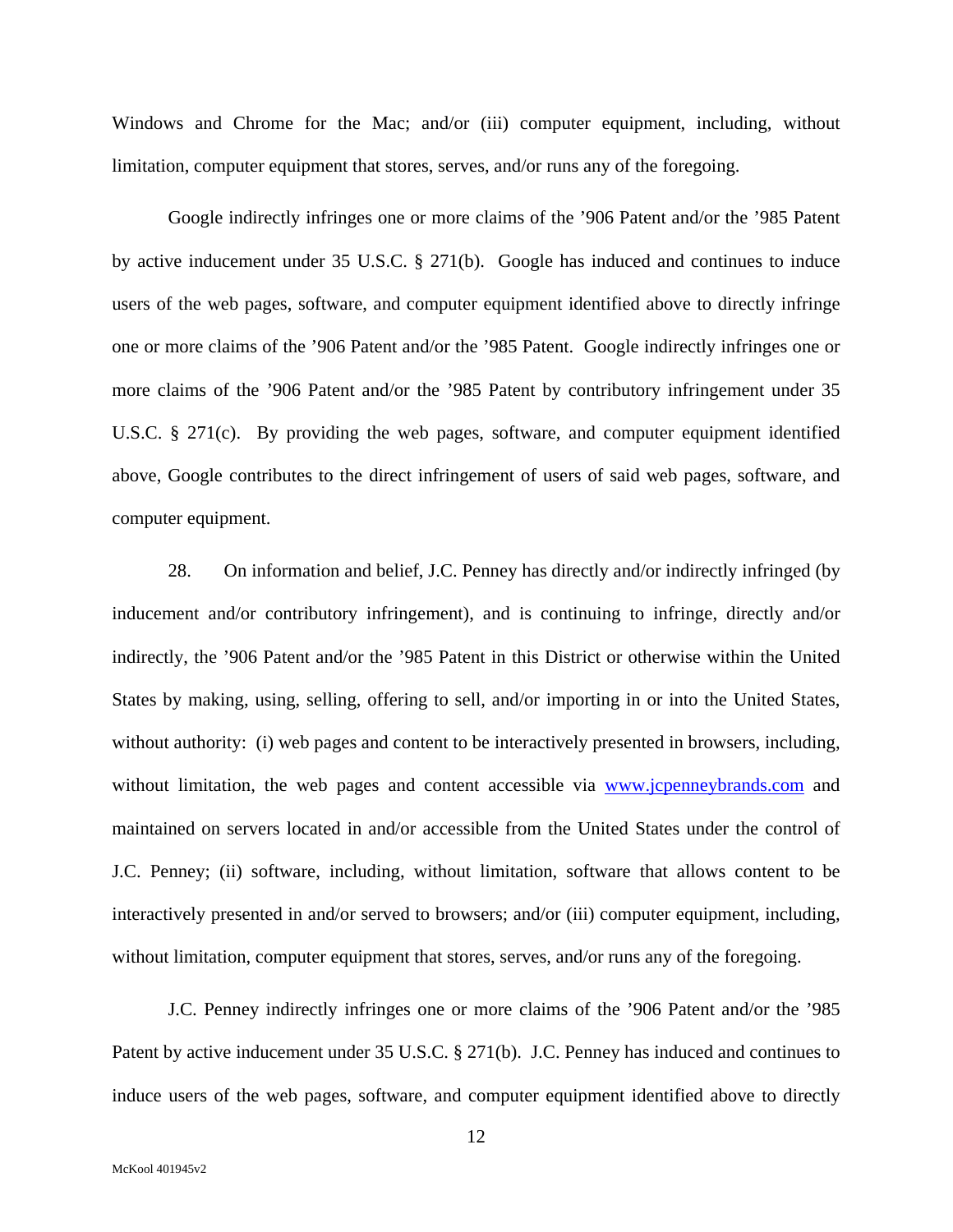infringe one or more claims of the '906 Patent and/or the '985 Patent. J.C. Penney indirectly infringes one or more claims of the '906 Patent and/or the '985 Patent by contributory infringement under 35 U.S.C.  $\S$  271(c). By providing the web pages, software, and computer equipment identified above, J.C. Penney contributes to the direct infringement of users of said web pages, software, and computer equipment.

29. On information and belief, Staples has directly and/or indirectly infringed (by inducement and/or contributory infringement), and is continuing to infringe, directly and/or indirectly, the '906 Patent and/or the '985 Patent in this District or otherwise within the United States by making, using, selling, offering to sell, and/or importing in or into the United States, without authority: (i) web pages and content to be interactively presented in browsers, including, without limitation, the web pages and content accessible via www.staples.com and maintained on servers located in and/or accessible from the United States under the control of Staples; (ii) software, including, without limitation, software that allows content to be interactively presented in and/or served to browsers; and/or (iii) computer equipment, including, without limitation, computer equipment that stores, serves, and/or runs any of the foregoing.

 Staples indirectly infringes one or more claims of the '906 Patent and/or the '985 Patent by active inducement under 35 U.S.C. § 271(b). Staples has induced and continues to induce users of the web pages, software, and computer equipment identified above to directly infringe one or more claims of the '906 Patent and/or the '985 Patent. Staples indirectly infringes one or more claims of the '906 Patent and/or the '985 Patent by contributory infringement under 35 U.S.C. § 271(c). By providing the web pages, software, and computer equipment identified above, Staples contributes to the direct infringement of users of said web pages, software, and computer equipment.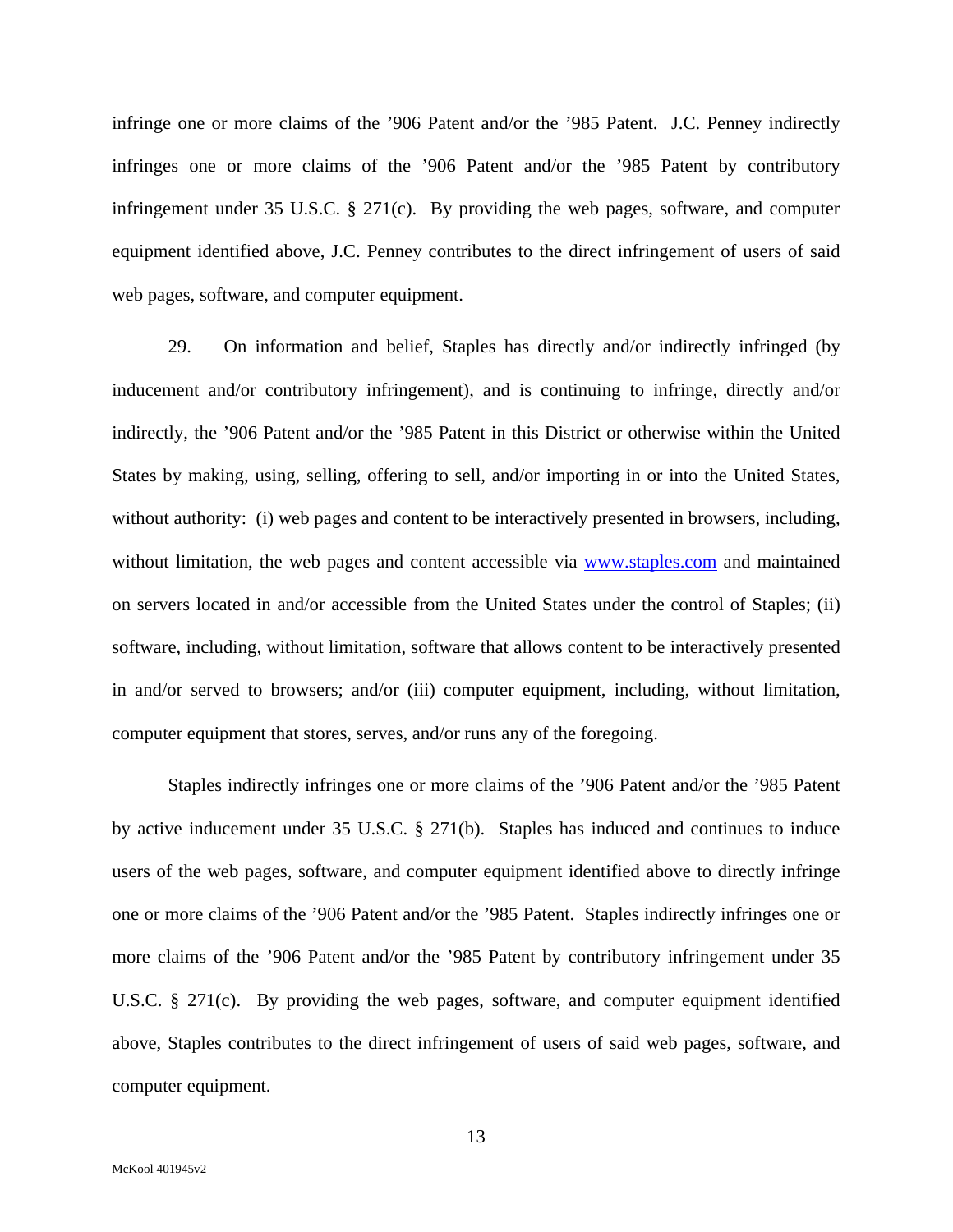30. On information and belief, Yahoo has directly and/or indirectly infringed (by inducement and/or contributory infringement), and is continuing to infringe, directly and/or indirectly, the '906 Patent and/or the '985 Patent in this District or otherwise within the United States by making, using, selling, offering to sell, and/or importing in or into the United States, without authority: (i) web pages and content to be interactively presented in browsers, including, without limitation, the web pages and content accessible via www.yahoo.com and maintained on servers located in and/or accessible from the United States under the control of Yahoo; (ii) software, including, without limitation, software that allows content to be interactively presented in and/or served to browsers; and/or (iii) computer equipment, including, without limitation, computer equipment that stores, serves, and/or runs any of the foregoing.

 Yahoo indirectly infringes one or more claims of the '906 Patent and/or the '985 Patent by active inducement under 35 U.S.C. § 271(b). Yahoo has induced and continues to induce users of the web pages, software, and computer equipment identified above to directly infringe one or more claims of the '906 Patent and/or the '985 Patent. Yahoo indirectly infringes one or more claims of the '906 Patent and/or the '985 Patent by contributory infringement under 35 U.S.C. § 271(c). By providing the web pages, software, and computer equipment identified above, Yahoo contributes to the direct infringement of users of said web pages, software, and computer equipment.

31. On information and belief, YouTube has directly and/or indirectly infringed (by inducement and/or contributory infringement), and is continuing to infringe, directly and/or indirectly, the '906 Patent and/or the '985 Patent in this District or otherwise within the United States by making, using, selling, offering to sell, and/or importing in or into the United States, without authority: (i) web pages and content to be interactively presented in browsers, including,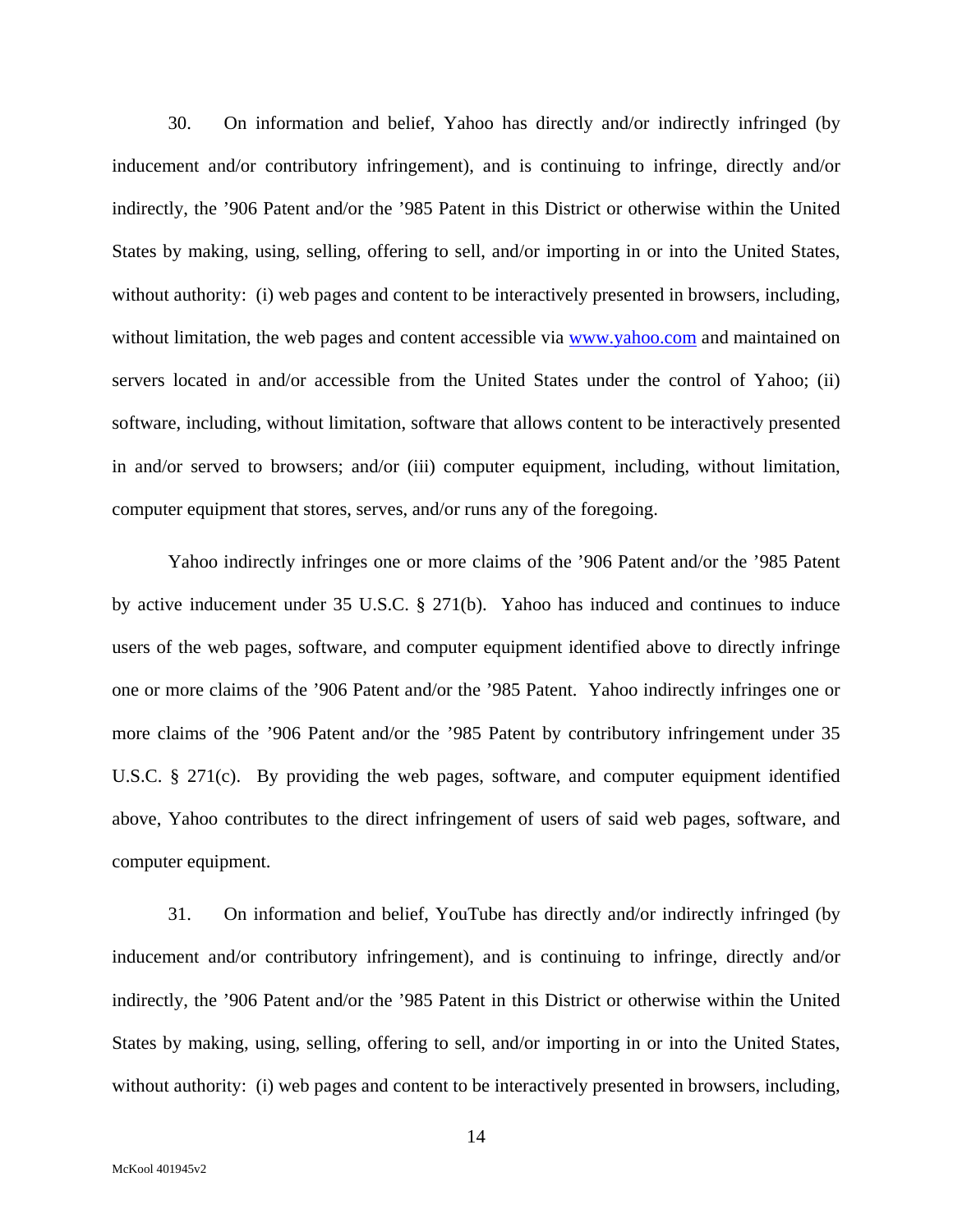without limitation, the web pages and content accessible via www.youtube.com and maintained on servers located in and/or accessible from the United States under the control of YouTube; (ii) software, including, without limitation, software that allows content to be interactively presented in and/or served to browsers; and/or (iii) computer equipment, including, without limitation, computer equipment that stores, serves, and/or runs any of the foregoing.

 YouTube indirectly infringes one or more claims of the '906 Patent and/or the '985 Patent by active inducement under 35 U.S.C. § 271(b). YouTube has induced and continues to induce users of the web pages, software, and computer equipment identified above to directly infringe one or more claims of the '906 Patent and/or the '985 Patent. YouTube indirectly infringes one or more claims of the '906 Patent and/or the '985 Patent by contributory infringement under 35 U.S.C.  $\S$  271(c). By providing the web pages, software, and computer equipment identified above, YouTube contributes to the direct infringement of users of said web pages, software, and computer equipment.

32. On information and belief, the Defendants have knowledge of the '906 Patent and have not ceased their infringing activities. The Defendants' infringement of the '906 Patent has been and continues to be willful and deliberate.

33. As a direct and proximate consequence of the acts and practices of the Defendants in infringing and/or inducing the infringement of one or more claims of the '906 Patent and one or more claims of the '985 Patent, Plaintiffs have been, are being, and, unless such acts and practices are enjoined by the Court, will continue to suffer injury to their business and property rights.

34. As a direct and proximate consequence of the acts and practices of the Defendants in infringing, directly and/or indirectly, one or more claims of the '906 Patent and one or more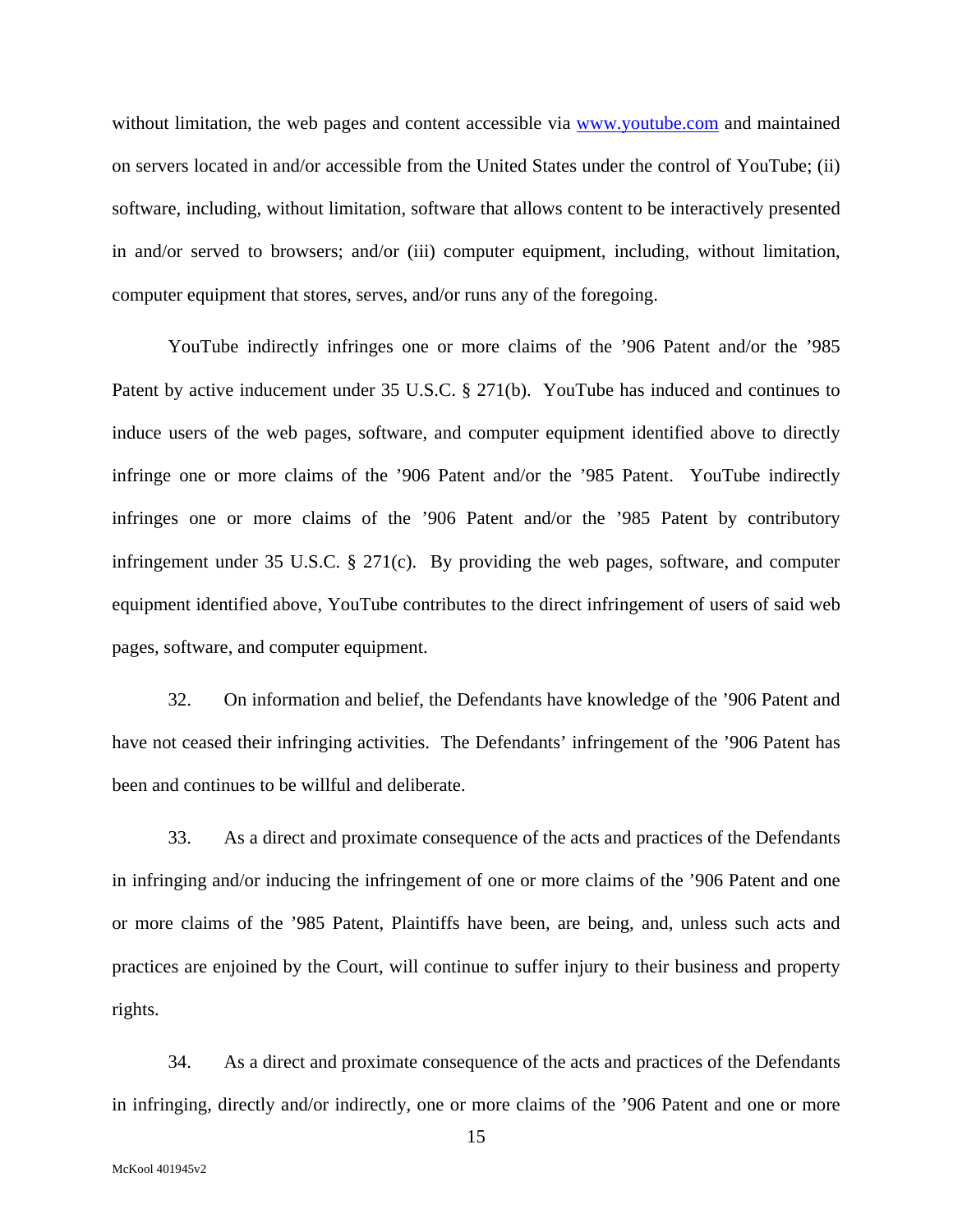claims of the '985 Patent, Plaintiffs have suffered, are suffering, and will continue to suffer injury and damages for which they are entitled to relief under 35 U.S.C. § 284, in an amount to be determined at trial.

35. In addition, the infringing acts and practices of the Defendants has caused, is causing, and, unless such acts and practices are enjoined by the Court, will continue to cause immediate and irreparable harm to Plaintiffs for which there is no adequate remedy at law, and for which Plaintiffs are entitled to injunctive relief under 35 U.S.C. § 283.

#### **IV. PRAYER FOR RELIEF**

Plaintiffs pray for the following relief:

A. A judgment that each Defendant has infringed, directly and indirectly, one or more claims of the '906 Patent and one or more claims of the '985 Patent;

B. A judgment and order preliminarily and permanently enjoining each Defendant, its employees and agents, and any other person(s) in active concert or participation with it from infringing, directly or indirectly, the '906 Patent and the '985 Patent;

C. A judgment and order requiring each Defendant to pay Plaintiffs' damages under 35 U.S.C. § 284, including treble damages for willful infringement as provided by 35 U.S.C. § 284, and supplemental damages for any continuing post-verdict infringement up until entry of the final judgment with an accounting as needed;

D. An award of all costs of this action, including attorneys' fees and interest; and

E. Such other and further relief as the Court deems just and equitable.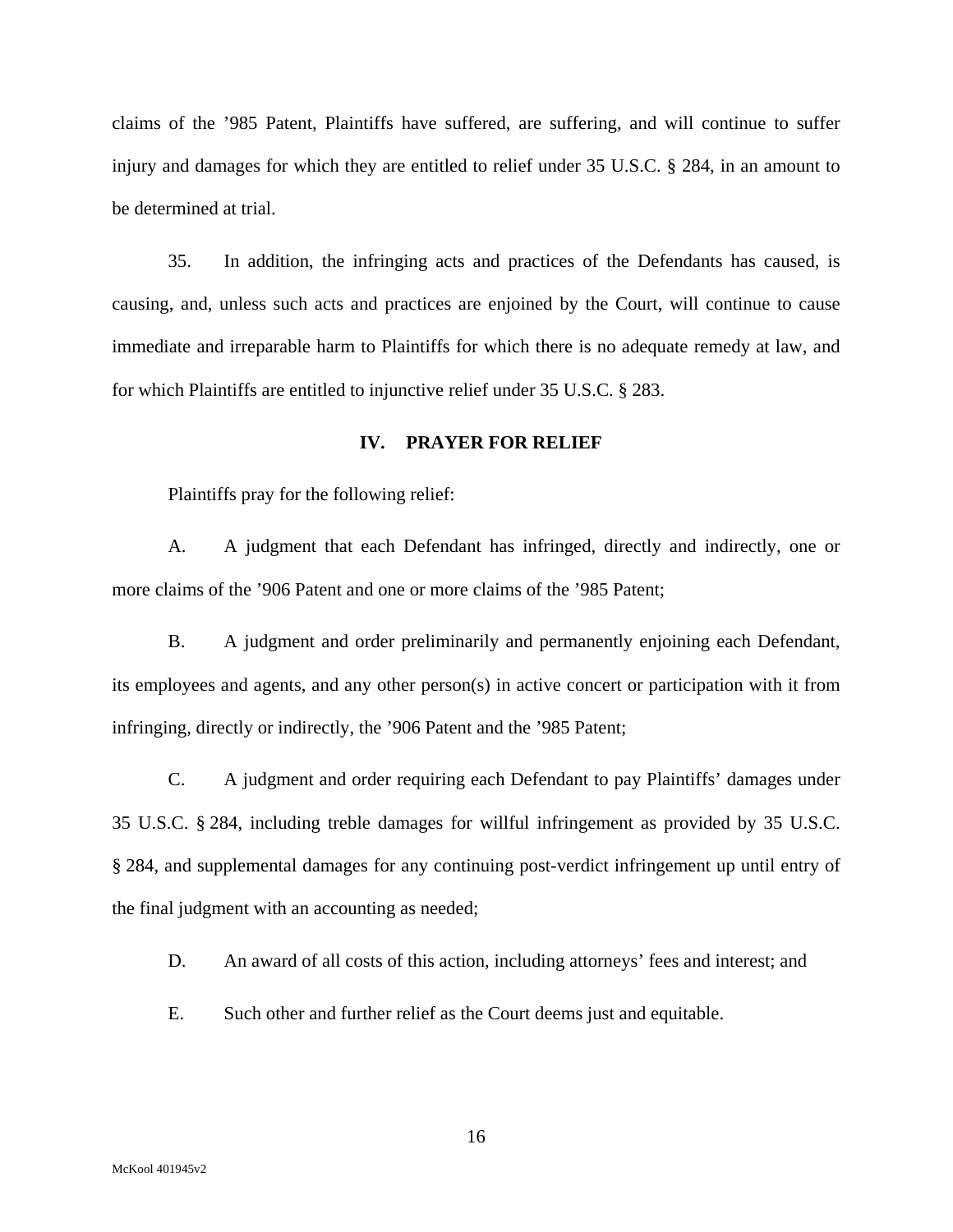# **V. DEMAND FOR JURY TRIAL**

Plaintiffs hereby demand that all issues be determined by a jury.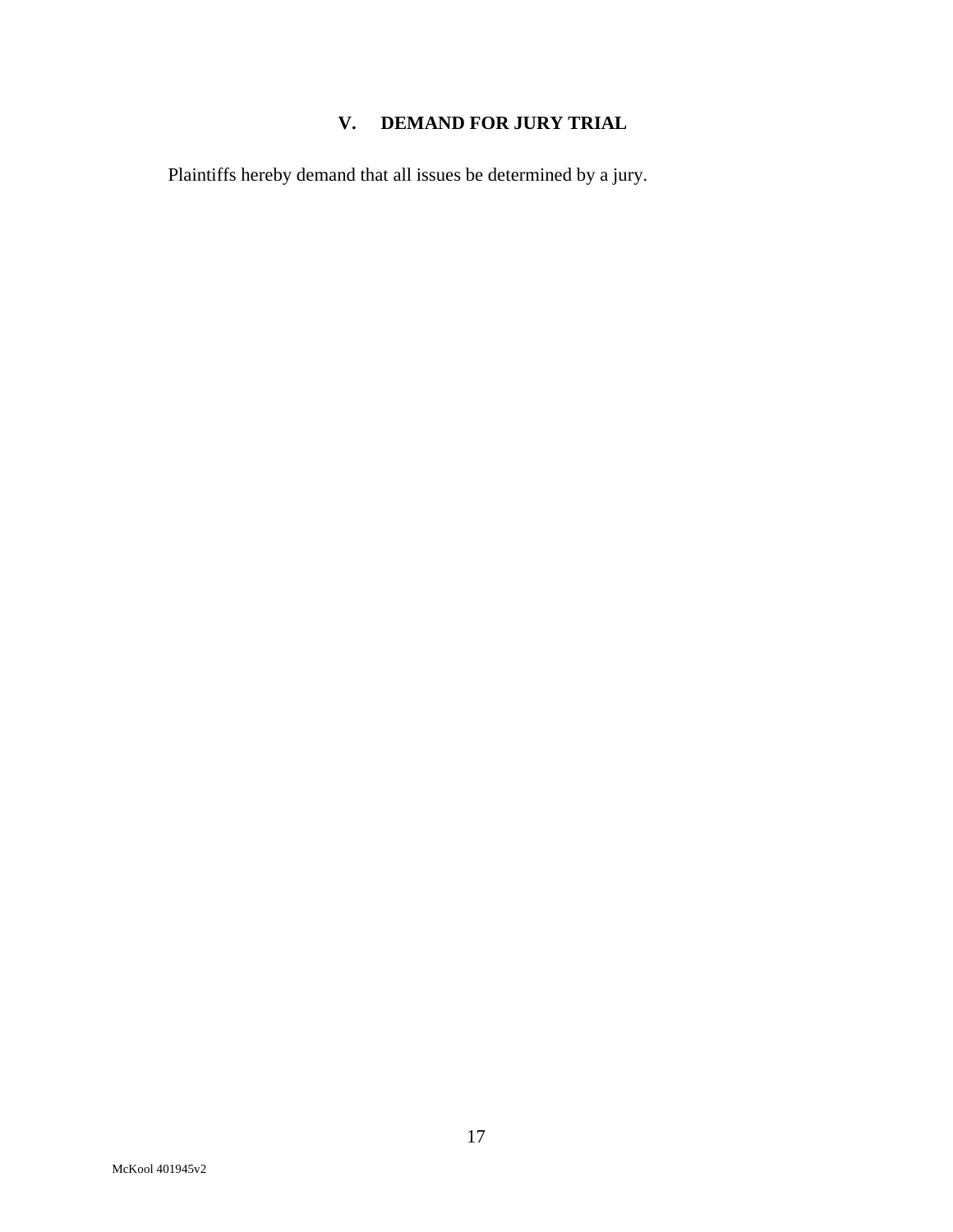DATED: October 28, 2011. Respectfully submitted,

#### **MCKOOL SMITH, P.C.**

/s/ *Mike McKool* Mike McKool Lead Attorney Texas State Bar No. 13732100 mmckool@mckoolsmith.com Douglas Cawley Texas State Bar No. 04035500 dcawley@mckoolsmith.com **MCKOOL SMITH, P.C.**  300 Crescent Court, Suite 1500 Dallas, Texas 75201 Telephone: (214) 978-4000 Telecopier: (214) 978-4044

Sam F. Baxter Texas State Bar No. 01938000 sbaxter@mckoolsmith.com **MCKOOL SMITH, P.C.**  104 E. Houston St., Ste. 300 P.O. Box O Marshall, Texas 75670 Telephone: (903) 923-9000 Telecopier: (903) 923-9095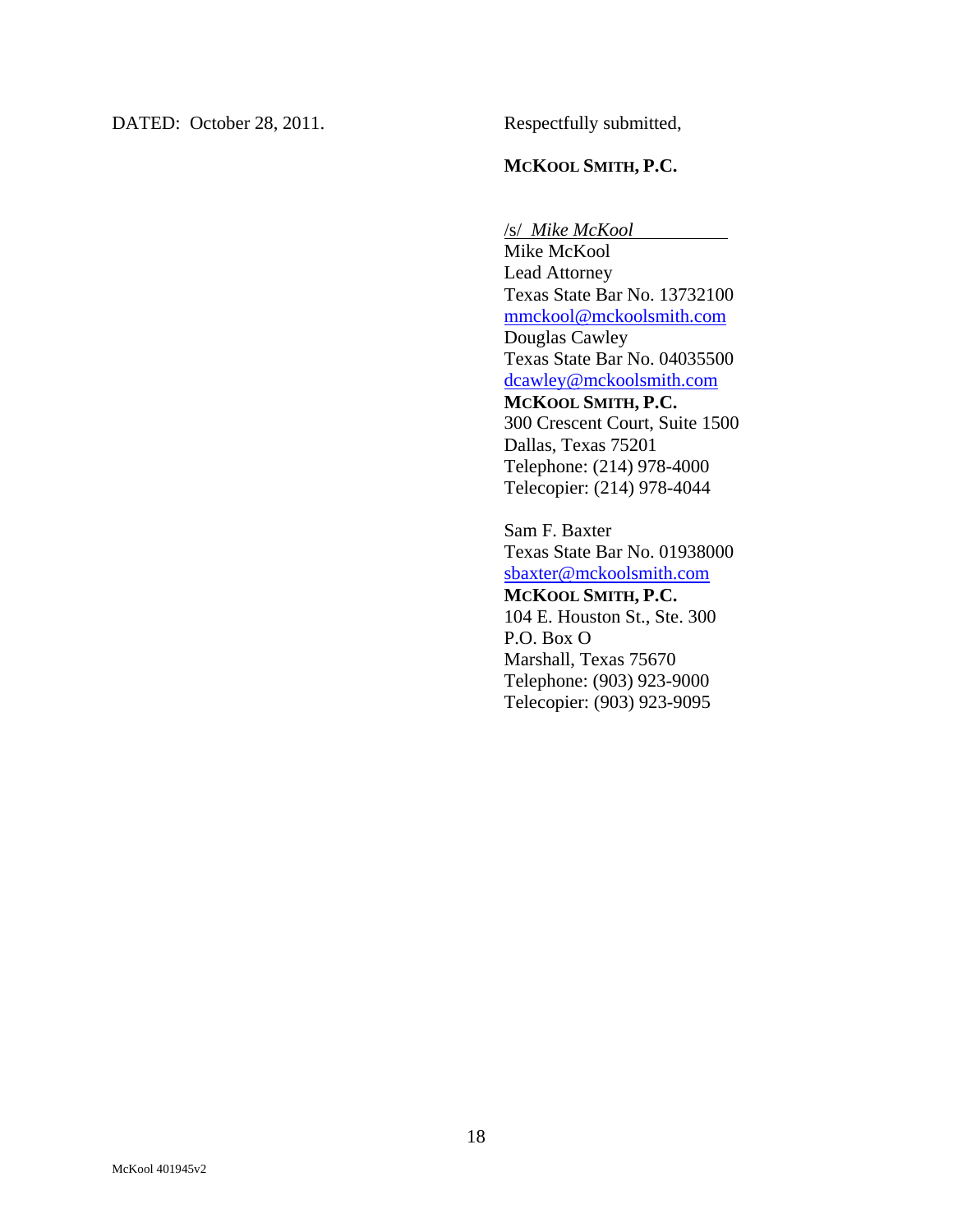Kevin L. Burgess Texas State Bar No. 24006927 kburgess@mckoolsmith.com Steven J. Pollinger Texas State Bar No. 24011919 spollinger@mckoolsmith.com Josh W. Budwin Texas State Bar No. 24050347 jbudwin@mckoolsmith.com Matt Rappaport Texas State Bar No. 24070472 mrappaport@mckoolsmith.com **MCKOOL SMITH, P.C.**  300 West Sixth Street, Suite 1700 Austin, Texas 78701 Telephone: (512) 692-8700 Telecopier: (512) 692-8744

Robert M. Parker Texas State Bar No. 15498000 Robert Christopher Bunt Texas Bar No. 00787165 Andrew T. Gorham Texas State Bar No. 24012715 **PARKER, BUNT & AINSWORTH, P.C.**  100 E. Ferguson, Suite 1114 Tyler, Texas 75702 (903) 531-3535 (903) 533-9687- Facsimile rmparker@pbatyler.com rcbunt@pbatyler.com tgorham@pbatyler.com

**ATTORNEYS FOR PLAINTIFF EOLAS TECHNOLOGIES INC. AND THE REGENTS OF THE UNIVERSITY OF CALIFORNIA**